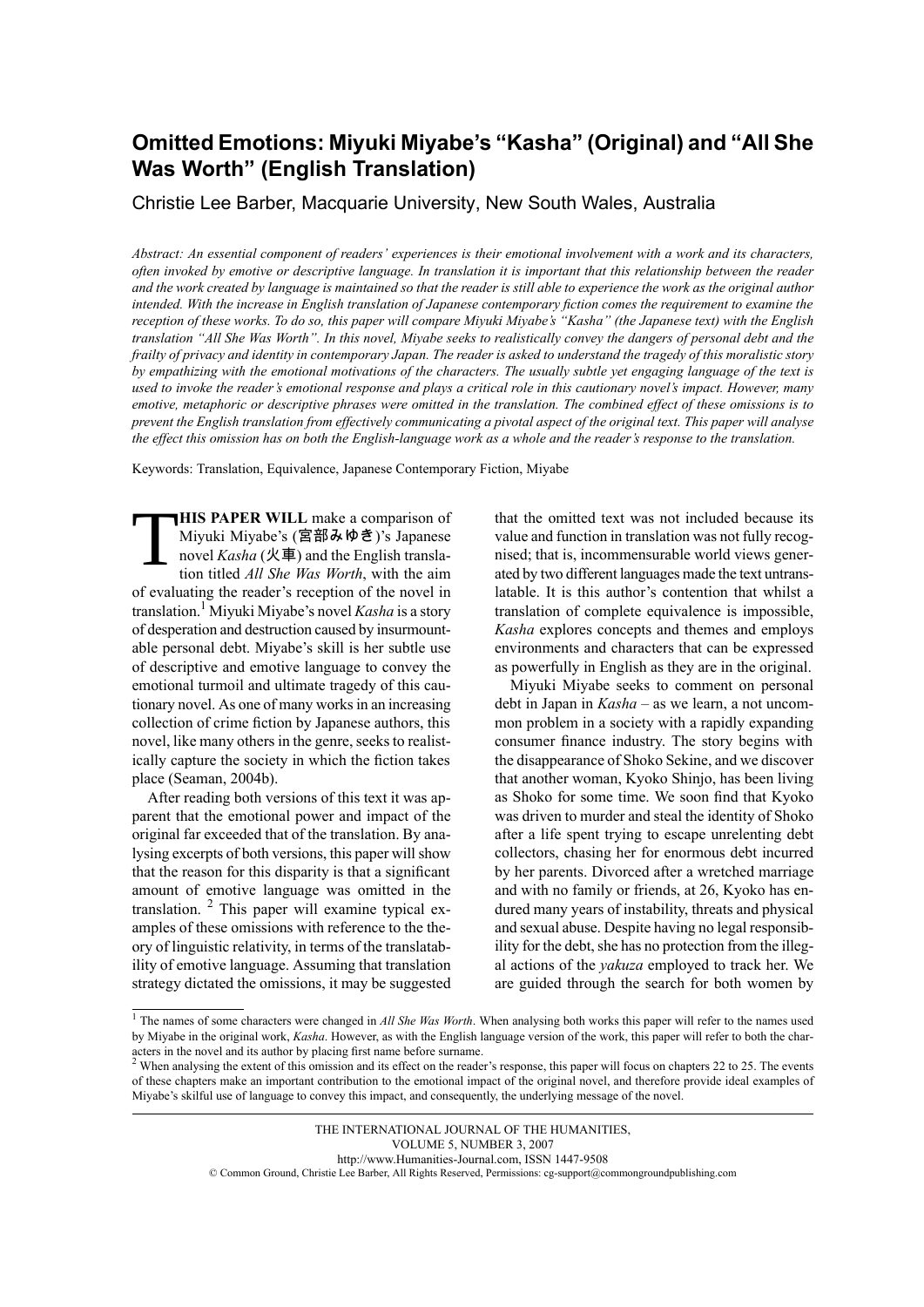the middle-aged Detective Shunsuke Honma of the Tokyo Metropolitan Police: widower, father of one, resident of the housing projects of north-eastern Tokyo and currently on leave after being shot on duty. He is an upright, persistent and devoted professional; he is genuine, kind but stubborn, reserved but straightforward. He serves as the reader's source of reason and moral gauge through this story of immorality and injustice.

Miyabe's message is a cautionary one: to explain the dangers of consumer loans she devotes Chapter 11 (approximately 5 per cent) of the novel to a detailed explanation of the system of lending and the havoc it can cause for debtors in Japan. She describes the history and problems of consumer lending in Japan, the unprincipled practices of some companies, and even includes statistics on the growth in the number of credit card holders and the increase in consumer lending. Her message is that bankrupts are often stigmatised or abandoned by society in general; she asserts that the government authorities responsible for consumer lending should better protect susceptible customers who can become victims of an unforgiving and ruthless system.

Miyabe also highlights the fragility of privacy and identity in Japan. In Chapter 7, we learn in detail about the family register, a confidential record of a family's details (like births and deaths) kept in their hometown and regularly updated. Miyabe infers that despite the sensitivity of this information, it is accessible by others and this lack of privacy can have severe consequences. In Chapter 8 Honma is able to obtain a transcript of Shoko Sekine's family register when his friend's employee goes to a government office and impersonates Shoko. In Chapter 23, we find out that debt collectors were able to locate Kyoko after she has married by accessing her family register, which has been automatically updated with her new personal details, including her address. Thus the official system for documenting identity in Japan is also a means for violating privacy, and in Kyoko's case, it enables debt collectors to continue many years of emotional and physical abuse as they track her across the country. Their discovery of Kyoko's location once she is married is the basis for the destruction of her marriage, and undoubtedly, a key motivation for her desperate need to escape her own identity.

As the novel progresses it is evident that the mystery or investigative element in relation to the crime in this detective story is not an overriding one. After approximately one third of the novel, we are already aware that Kyoko has stolen Shoko's identity, that Shoko is most likely dead, and that there is a real possibility that Kyoko has murdered her  $(Kasha, p. 163, ASWW<sup>3</sup>, p. 89)$ . The remaining two

thirds of the story are occupied with unravelling the emotional complexities behind these events. Miyabe uses the majority of the novel to help us to identify with the utterly desperate motivations behind girlnext-door Kyoko's despicable and apparently extreme actions. In devoting such a large amount of the text to such aspects, Miyabe signals the major role that reader involvement with these aspects – understanding the depths of Kyoko's tragedy, and subsequently, the plight of debtors in a consumerist environment like contemporary Japan – plays in the novel as whole.

The description of appearance or setting throughout the novel usually focuses on providing a straightforward picture of the exterior – Miyabe is not often concerned with evoking a strong sensory impression. Some examples of this practical description include her portrayal of Kyoko's apartment in Tokyo: "A refrigerator, cupboard and a microwave oven on a cart stood flush against the wall... a simple bedframe was set back along the right-hand side. The bedcover was drawn up over the pillow" (*AS-* $WW$ , p. 54); and of the office of a lawyer specialising in bankruptcy that Honma visits during his investigation: "Honma stood in the hall on the eighth floor of a small building tucked back two blocks from central Ginza…The suite was L-shaped, with the main staff area perpendicular to a corner used for consultations" (*ASWW*, p. 42). Seaman (2004a) calls Miyabe's description "careful", "detailed" and even "lavish" (p. 30). In fact, the descriptions of surroundings are practical and usually precise, but not particularly evocative or emotive, and so create a bleak tone. This means that any other descriptive language in the novel becomes a particularly important component in shaping the reader's response.

Given the style of the narrative (basically a series of interviews) it is speech which regularly drives the plot (Seaman, 2004a). Honma interviews an array of Kyoko and Shoko's associates: employers, work colleagues, neighbours, childhood friends and flatmates. Two examples of chapters that are significant componentsin Miyabe's moral message are Honma's meetings with Mizoguchi, the lawyer specialising in bankruptcy in Chapter 11, and with Kyoko's exhusband Kurata, who tells us about Kyoko's horrifying life fleeing debt collectors and their brief, wretched marriage five years earlier in Chapter 23.

Each interviewee provides important pieces in Honma's quest to untangle the emotional motivation behind Kyoko's actions. However, because of the transitory nature of the interviewees, they lack substance as people. It is not their background or their identity, but their speech and anything else conveyed, like small gestures or subtle physical descriptions, along with the effect they produce on our compass

<sup>3</sup> Any in-text references to Alfred Birnbaum's translation of *Kasha*, titled *All She Was Worth*, will be cited using the abbreviation *ASWW*.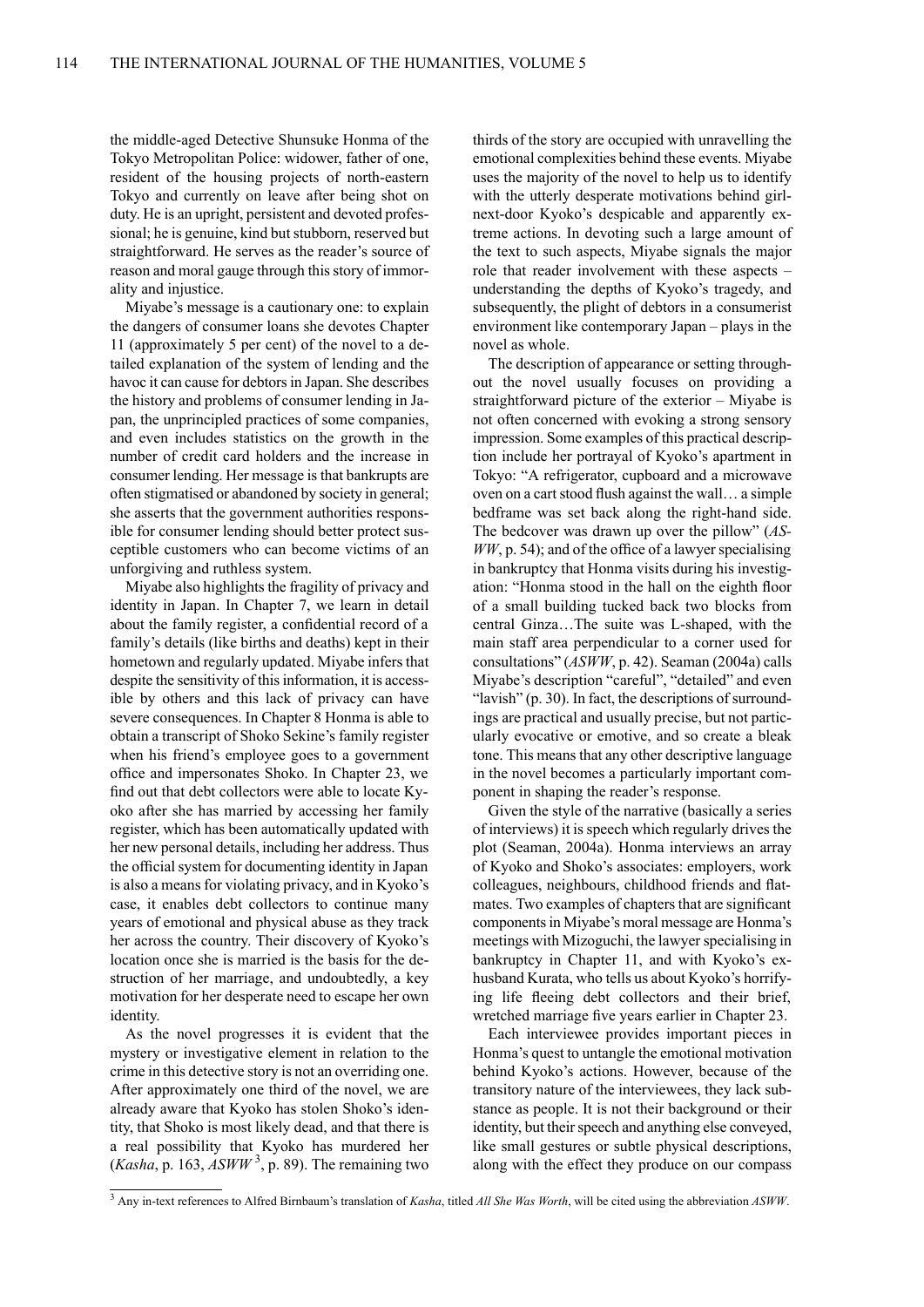Honma, which hold greatest value as story-telling components. For example, Miyabe's subtle portrayal of Kurata's reaction to Honma's questions about his distressing relationship with Kyoko includes him "spitting out" replies or speaking in a strained whisper; his hands shake, and he is "drained" and "wilted" (*ASWW*, pp. 226-238). With limited intervention by Miyabe to describe each interviewee's history and experiences (they must do it themselves through conversation) such descriptions by default take on the role of expressing a great deal of emotion.

Moreover, Honma's thoughts and judgements throughout the novel, interspersed between questions and answers, or drifting in at the end of an interview, complement the responses of the interviewees, and have a moralistic function, because they direct our responses to his discoveries and control our connection with the characters, especially Kyoko. For example, below, in one of many observations in the novel, Honma adds detail to the character of Kyoko to augment our understanding of her:

It was because she was so alone, Honma thought, that she had tried to become someone else. If a close friend had been there to understand, she wouldn't have done it… If someone had cared for her, she'd never have tossed her name away. (*ASWW*, p. 202)

The effect of such subtle descriptions and sparse settings, and constant insertion of Honma's disapproval or sympathy to guide us, is that of gently swaying the reader, composing a network of nuances which ultimately leaves the reader ambiguous about who the victim is, and consequently identifying with the tragedy of the story. Thus, the inclusion of such description and narrative tools is vital because of the substantial responsibility they carry in conveying the emotional impact of the novel.

To evaluate the reader's reception of the novel in translation, we should now move to comparing the original and the translation.<sup>4</sup> Despite Miyabe's efforts to place consumer finance problems in a realistic and tragic human context in the original, in translation the characters and the story do not inspire the same empathy with their experiences or feelings. As with the Japanese, in the English version we are rarely given a strong physical picture of the characters, but in the English text, the vital element of the responses of the characters often comes across as bare, like a

plain narration of facts. Moreover, the outcome of the story does not inspire the same level of emotional response; the same feelings of sympathy, relief or closure are not produced. After making comparisons with the original text, there is clearly one major factor contributing to these impressions: a lack of emotive and descriptive language. The sections omitted from the translation are usually Honma's observations and opinions, which, as mentioned previously, have a strong impact on our emotional involvement with the characters, and therefore shape our response to the novel.Some typical examples of omission follow.

Firstly, in the excerpt below, Miyabe compels us to feel empathy for Kyoko through Honma's observations. Feeling an emotional involvement with Kyoko is crucial to developing an understanding of the real problems that Miyabe is portraying in the novel, because she is both a criminal and a victim in this story. When we learn of the suffering she endured and understand the effect it had on her, we can find the basis for her actions. Although we may find her reprehensible and cruel, we also need to feel sympathy for her for the book to have its full impact. Honma is the architect of our sympathy for the silent Kyoko.

手の指のあいだからこぼれ落ちる、砂の一 粒だ。彼女の存在は、社会にとってその程 度のものなのだ。 這いあがっていかないことには、生きる道 はないのだ。 もう誰も当てにはできない。男に頼っても しょせんは虚しいだけだ。自分の二本の足

で立ち、自分の両手で闘うのだ。どんな卑 怯な手段でも、甘んじて使おう―喬子はそ う決めていたのだ。  $(p. 505)^5$ 

Like grains of sand spilling through your fingers. That's what her existence was worth to the rest of the world.

She was going to have to fight to make a life for herself.

She could not rely on anyone. There was no point in looking to a man for help. She would have to stand on her own two feet and fight with her own hands. She'd have to use any means possible, however cowardly – that must have been what Kyoko decided. [Author's translation]

<sup>&</sup>lt;sup>4</sup> It seems pertinent here to include some comment on the aim of this paper. The obligations of the translator have been specified by scholars from many fields on many occasions, and with the analysis that follows this paper is in no way attempting to deny the difficulty of producing a successful translation. As Araki (1976) mentions, "Comprehending the original Japanese work is a relatively simple matter compared with the task of successfully transferring it into English" (p. 84). Evaluating the functional equivalence of a translation is especially difficult because the experience of reading any text is a very personal one. However, Nida (1969) points out the importance of the translation critic evaluating the level of comprehension of the "typical receptors" of a message when attempting to analyse the level of functional equivalence (p. 495). Thus this paper is taking as its basis the reaction of an assumedly "typical receptor" of a work of fiction, (i.e. the author). <sup>5</sup> All page citations for excerpts in Japanese refer to Miyuki Miyabe's *Kasha*.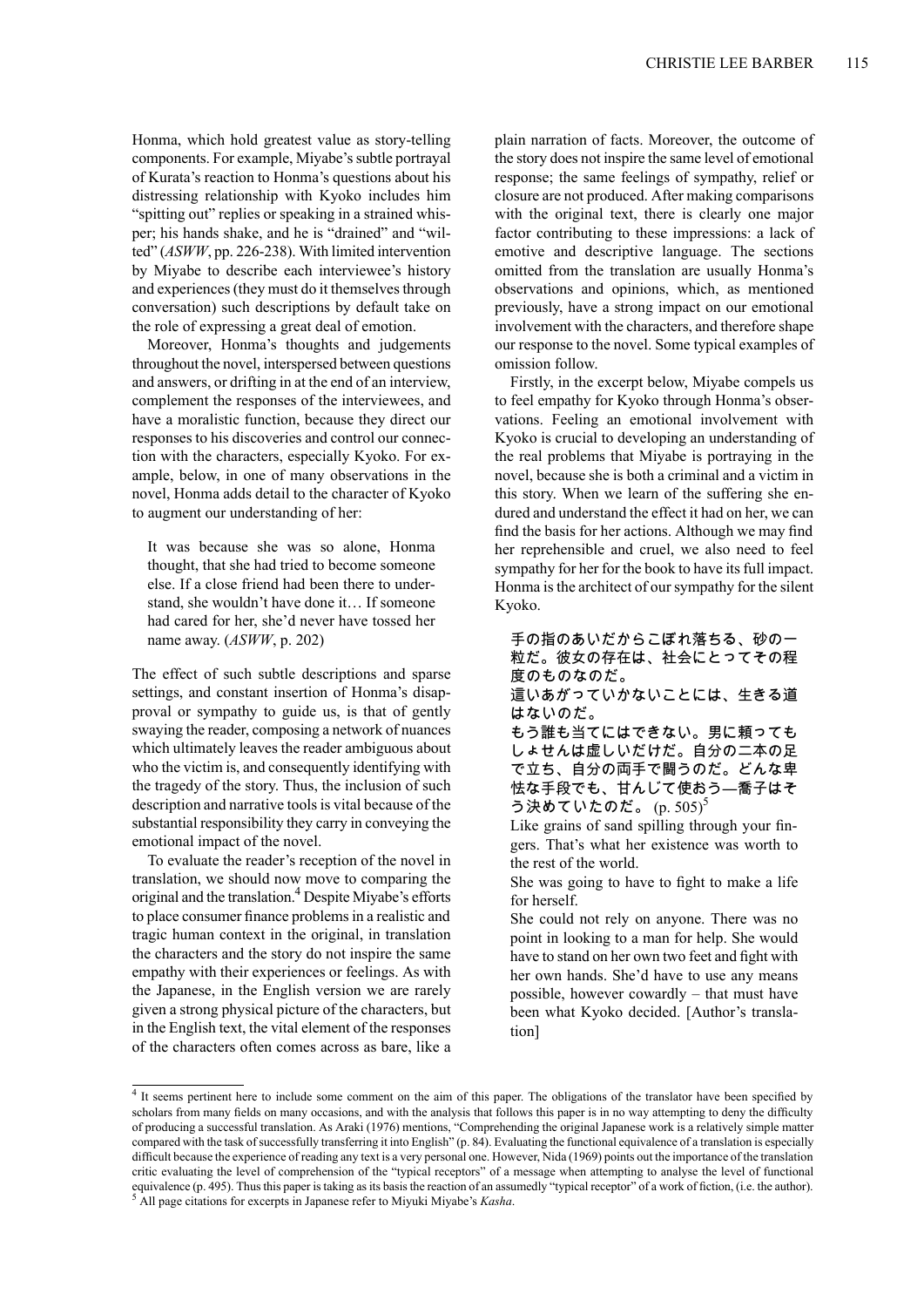In *All She Was Worth*, the above Japanese is translated as, "Men just let you down. From that point on, she couldn't rely on anyone. She'd have to fend for herself, crawl her way back up" (p. 259).

In the original, we are compelled to think as Honma supposes Kyoko thought. We are made to feel her sense of worthlessness and identify with her drastic situation. When we are asked to reach the character's judgements with them, they become more resonant and full, and our emotional involvement is stronger with each individual character, and subsequently the novel as a whole. That is, the Japanese text evokes sympathy for Kyoko Shinjo, almost justifying her extreme actions because of the trauma she has experienced. In turn, this sympathy is a very powerful tool for enlightening the reader regarding problems in the consumer finance industry, as the reader is led to consider that this plight afflicts supposedly "average" people. However, in the translation, we are unable to participate in this thought process. Kyoko is distanced from us, and this means we do not develop the same level of sympathy for her.

Below is another example of an omission from the translation where Honma helps us to understand that Kyoko's actions are her attempt to alleviate extreme suffering.

新城喬子という名前を捨てなければ、もう 平和な生活など望めない―彼女はそう思い つめていったのかもしれない… (p. 505) Unless she was able to get rid of the name Shinjo Kyoko, she couldn't even begin to think of living in peace and safety – she was probably consumed by thoughts like this. [Author's translation]

To most, Kyoko's reasoning is unthinkable, but she has reached this point only after years of misery. She is "consumed" by her desperation – she has no gauge of the immorality of her actions, and thus Miyabe seems to imply that Kyoko can be spared some responsibility. However, if we are unable to identify with the motivations of the character, the tragedy of this story is not truly exposed to the reader.

Assuming that these omissions were made due to a translation strategy that deemed them unnecessary for the English-language reader, and considering the emotive nature of the omitted text, it is relevant to view them in reference to the theory of linguistic relativity, as it is there that we may find a useful framework for further analysis. The theory of linguistic relativity, and the related theory of linguistic determinism, are usually grouped together to be called the Sapir/Whorf Hypothesis (Gumperz & Levinson, 1991). $^6$  Linguistic determinism posits that language determines how an individual views the world; there is no objective, universal reality because different languages build different realities (Sapir, 1921; Steiner 1972). The "strong" version of the hypothesis would have that language restricts thought so that we are unable to grasp concepts that do not belong to our native language; it follows that successful translation is impossible (Swanson, 1961; Hatim & Mason, 1990). Linguistic relativity is commonly termed a "weaker" version of the hypothesis, in that it infers that language influences thought; however, languages are still viewed as essentially different, and to partition reality to create a unique world view (Gumperz & Levinson, 1991; Katan, 1999). Translation of "cognitive content or message" is possible, but there are some texts that will inevitably lose meaning due to the untranslatability of more subtle aspects like "emotive meaning" (Catford, 1969, p.  $188$ ).

Theory on translation in relation to linguistic relativity covers both extremes. The "monadic" (formulated by Sapir and Whorf, amongst others) position posits that concepts cannot be wholly translated because each language contains connotative meaning that is incommensurable with other languages; the theory in direct opposition to this, universalism, states that there are deep structures that form the basis of all language, and the surface structures of this universal basis are realised in the many and varied languages we speak (Steiner, 1972, p.15). This fundamental commonality between languages would imply that translation of any concept into any language is possible in some way (Jakobson, 1959; Steiner, 1972).

There are aspects of both positions that are true. We must accept that it is inevitable that our understanding of a work will not be identical to the producer's, nor will it encompass all the specific meaning attached to it. Further, each reader interprets a text through a subjective set of circumstances; that is, words will be interpreted differently not only by readers of the same language but also by source text readers and the readers of a translation (Gumperz &

<sup>6</sup> According to Gumperz and Levinson (1991), the origin of this theory has been attributed to several scholars including Humboldt, Boas, Sapir and Whorf.

 $\frac{7}{10}$  Most current theory on linguistic relativity occupies an intermediate stance. Cognitive science and linguistic anthropology, by highlighting evidence of "significant universals in language, perception and cognitive development" have contributed to the current view that, whilst no substantive data is yet available, perception is a combination of internal (thought) and external factors (technology, literature, cultural systems and social procedures), and therefore not solely determined by language (Gumperz & Levinson, 1991, p.615). There has been adamant opposition to the notion that language controls thought by Pinker (1995), who asserts that if we were to accept the theory of linguistic determinism, it would also mean accepting that it is not possible to think without words, (when experiments have shown that this is possible). This in turn would imply it is impossible to invent new words or to translate between languages, which occurs frequently.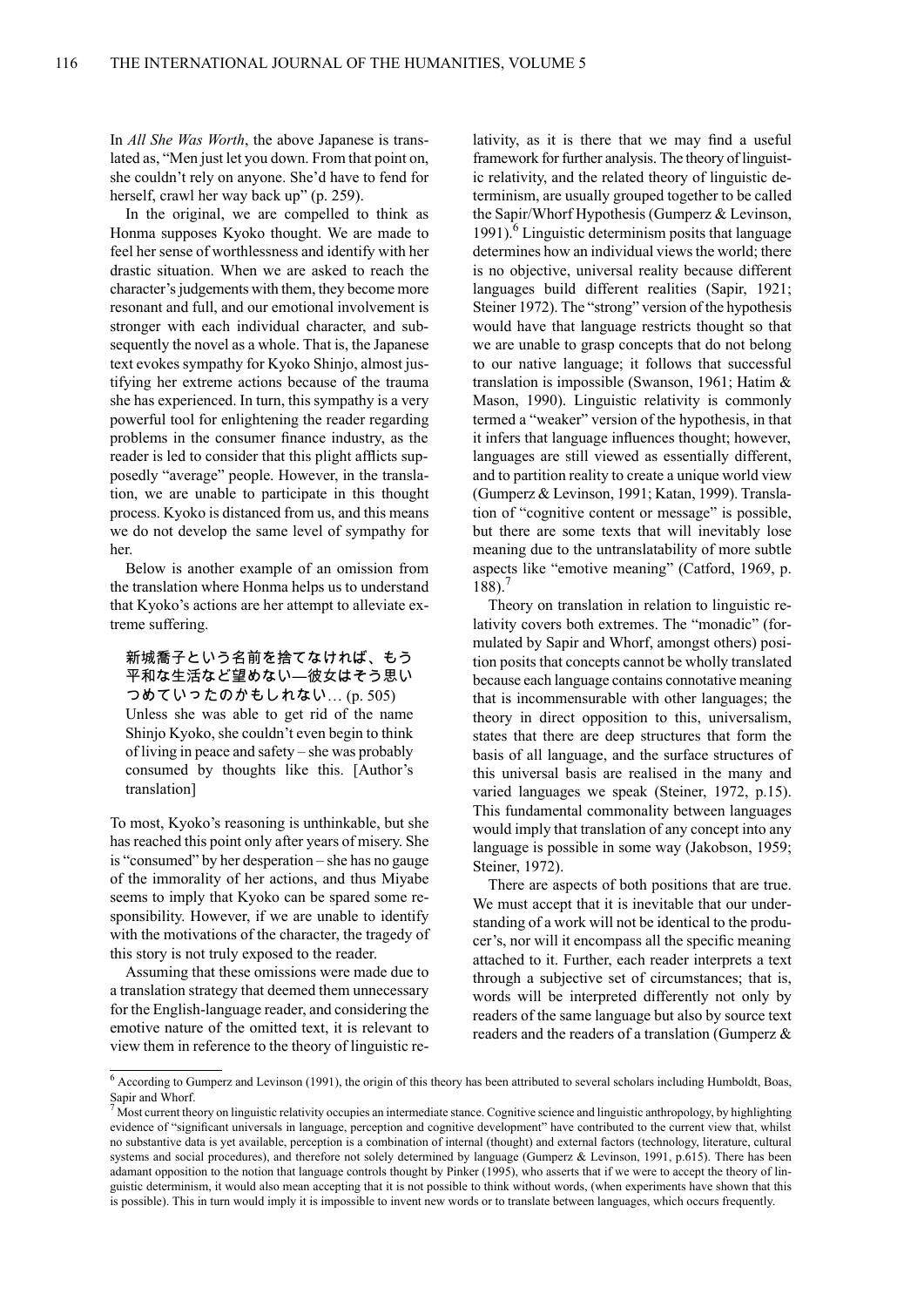Levinson, 1991; Hatim & Mason, 1990; Steiner, 1972). In this sense, Sapir was correct when he stated that meaning will always be lost or modified in translation (Sapir, 1921). We must also accept that the culture-specific meaning imposed by language makes translation problematical in some circumstances(Jakobson, 1959). It is undeniable that during the translation of some texts, like poetry, or those employing distinctive accents, it will be extremely difficult to produce an adequate level of equivalence (Catford, 1969).

It may be suggested that *All She Was Worth* loses meaning because the concepts in the original were not translatable. That is, the omitted text was not provided for the English language reader due to a lack of understanding of its value and function in the original novel. A fundamentally different world view influenced by each language would provide the explanation for the disparity in interpretation of the source text.

However, this analysis of *All She Was Worth* supports the concept that there is a scale of translatability (Bell, 1991). We cannot assume that any translation strategy could have conveyed the entire spectrum of meaning deposited by Miyabe, consciously and unconsciously, in the original text. We will not feel precisely the same way about Kyoko or Honma as another reader, be they a native Japanese reader or non-native reader. However, we can assume that there is shared understanding across cultures, even with unfamiliar concepts (Wierzbicka, 1986). $8$ Hatim and Mason state that "there is sufficient shared experience even between users of languages which are culturally remote from each other to make translatability a tenable proposition" (p. 105). Moreover, it has been shown that *Kasha* does not attempt to introduce emotional concepts that would be alien to the English-language reader; in fact the story revolves around the very humanness of its characters in desperate situations. It follows that empathy would be more easily achieved by an average reader in this case, and it would be incorrect to state that the text lost meaning in translation because the original emotive concepts were untranslatable. The omitted text, if included, would have enhanced our connection to the original text and to the emotional concepts used by Miyabe.

When we return to analysis of the excerpts, we must also note that we lose many descriptive phrases that Miyabe included in the original. When Kyoko's former husband Kurata learns from Honma that she has stolen the identity of Shoko Sekine, who was bankrupt, his reaction is one of disbelief and irritation, and Miyabe's description of him is:

驚愕のためか、倉田は半ば腰を浮かしかけ た。目や鼻や口が、彼のちんまりと整った 顔の外に飛び出してしまいそうなほど、大 きく広がっている。 (p. 439)

It seemed his astonishment lifted him from his seat. His nostrils flared and mouth gaped open; his eyes grew so wide it seemed they would burst from their sockets in his usually refined, composed face. [Author's translation]

In the translation, the above Japanese is reduced to, "Half rising from his seat," as follows:

*Kurata showed almost no reaction till Honma mentioned that Kyoko had disappeared when her fiancé learned of Shoko's bankruptcy.* Half rising from his seat, *he said, 'I've never heard anything so stupid!* (p. 229)<sup>9</sup>

That is, the physical description is not included. We require these physical descriptions because they make the person immediate and tangible, thus having a stronger effect on our experience as a reader.

Another instance where Miyabe humanizes Kyoko is shown below. Miyabe wants us to see her as fundamentally a normal person in extraordinary circumstances.

…喬子は掃除をし、洗濯をし、買い物をし て料理を作り―そう、節約チャーハンをつ くったと、市木かおりは言っていた―雨の 日は傘を広げてその戸口から出てゆき、夜 眠る前に、カーテンを引きながら月を見あ げ、靴を磨いたり、花に水をやったり、新 聞を読んだり、雀にパン屑を投げてやった りしながら暮らしてきたのだろう。(p.509) Kyoko had done the cleaning, washing, shopping and cooking – that's right, Kaori Ichiki had said that she made great fried rice from leftovers. He could just imagine the life she led:

<sup>&</sup>lt;sup>8</sup> To aid in the cross-cultural communication of emotion, Wierzbicka (1995) has developed a system of using simple, self-explanatory, intuitive concepts (e.g. good and bad) for conveying universal emotion concepts in different languages. Wierzbicka (1986) also states that human emotions can presumably be expressed in any human language, and even if one language has not lexicalised a particular emotion, it does not mean its speakers are not capable of perceiving it. Further, Izard states that "the emotions have innately stored neural programs, universally understood expressions, and common experiential qualities", which again implies that there is shared understanding across cultures (as cited in Wierzbicka, 1986, p. 584). This would imply that different languages, and therefore the speakers of those languages, share fundamental emotion concepts, despite culture-specific frameworks for expressing emotion. This is particularly important for this translation, because it implies that source text readers are capable or empathy even if the concept being expressed is unfamiliar.  $9$  The text corresponding to the Japanese text provided above is written without italics. With the aim of assisting the reader in understanding the context of the excerpt, and also to indicate the extent of the omission, the adjacent text has been italicised. This adjacent italicised text was included in *All She Was Worth*.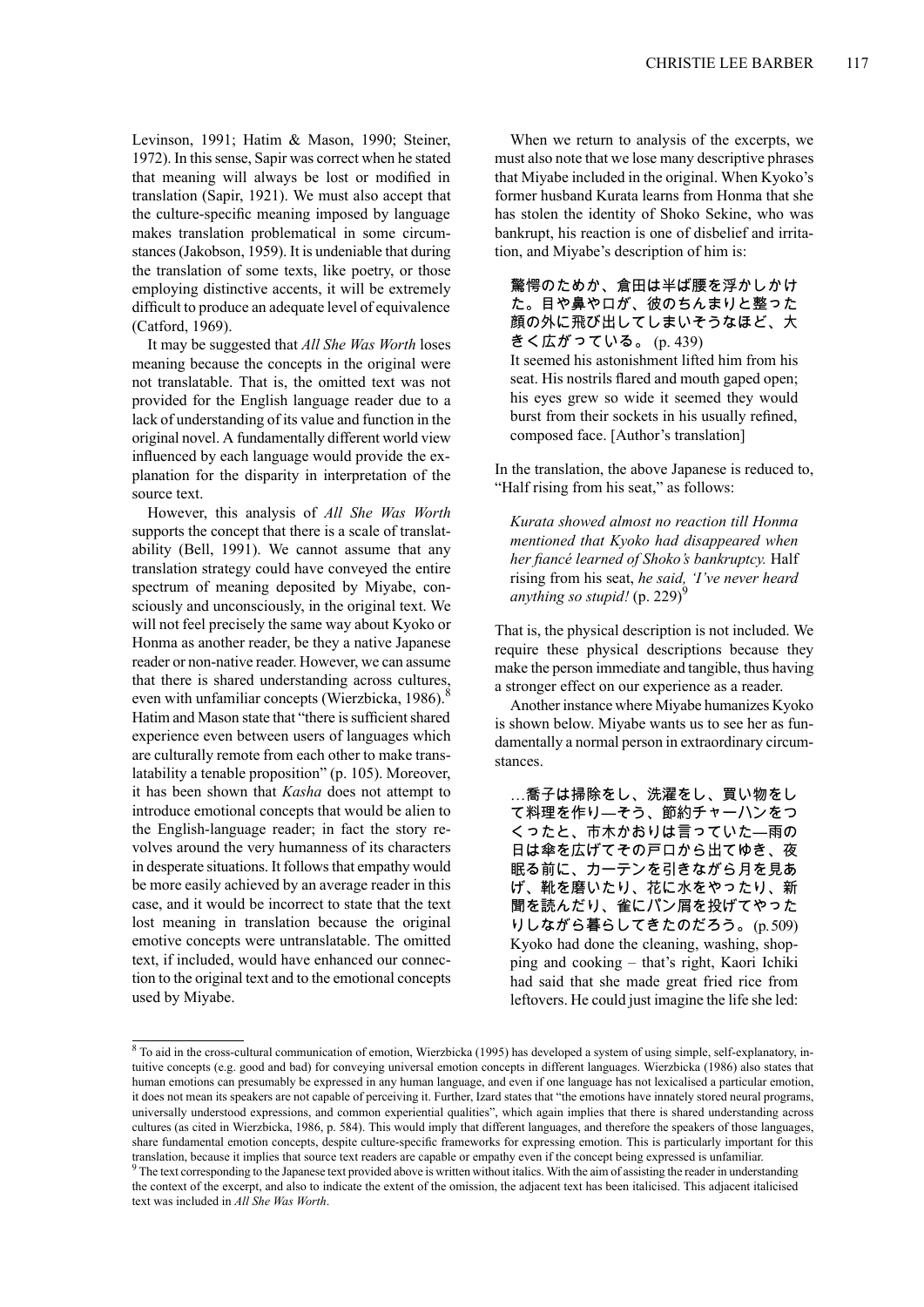stepping out the door on a rainy day, putting up her umbrella; looking up at the moon through the curtain before she went to sleep, polishing her shoes, watering the plants, reading the paper, feeding breadcrumbs to the birds. [Author's translation]

The translation is, "Kyoko had fended for herself: cleaning and washing clothes and doing the shopping and cooking" (*ASWW*, p. 261). These everyday aspects of Kyoko's life in the original text mirror our own lifestyles, so it is easy to recognize a connection with her on a human level. This is another effective way to heighten our involvement: when the characters are realistic, we can more readily adopt their emotions because of their similarity with our own. The translation does list some everyday activities, but without the subtle touches of beauty and nostalgia of the original, which install the reader so much more effectively in the scene.

We can return to the analysis of translatability here, making reference to Miyabe's description of setting and literary technique. As we see above, we move through the novel with characters not unlike ourselves. Being set in various modern cities in Japan, *Kasha* is not like ancient or even some 20<sup>th</sup> century works that may require extensive annotation to connect the reader with what may be detailed or unfamiliar environments, accents, events or customs. Further, there are no conspicuously foreign or ornate elements in this novel which need to be normalised, so we can easily digest the text's structure and form (Fowler, 1990). $^{10}$  Therefore, unlike that of some poetry, (the text type singled out for being extremely difficult to wholly translate because meaning is often inseparable from style), the style of this text does not render it untranslatable (Hatim & Mason, 1990). Hence, in terms of Japanese literature, *Kasha* provides the translator with a relatively unproblematic basis from which to produce a translation.

Further, statistical analysis proves useful when comparing the texts. Below, figure one shows the ratio of English pages to Japanese pages.



Figure 1: Ratio of English pages to Japanese pages

For this translation there is an average ratio of 0.48 pages in the English text for every page in the Japanese text; that is, in total, the Japanese work is roughly

 $\frac{10}{10}$  Some frequently mentioned instances of normalisation by translators in other Japanese works include Waley's replacement of Japanese architecture and furnishings with Western equivalents in his translation of *The Tale of Genji*, and Seidenstecker's attempt to convey the Tokyo and Osaka dialects in his translation of Tanizaki's *The Makioka Sisters* (Fowler, 1990; Ury, 1976; Seidenstecker, 1980). Keene (1964) provides an ideal example of attempting to convey decorative elements as a translator of modern Japanese: "[Tanizaki's] *Shunkinshō* in the original edition is given a peculiarly Meiji flavour by such devices as vertical lines on the page or the occasional use of old-fashioned *hentaigana*. Such features have little to do with the purely literary value of the text, and it is obviously impossible to convey their effect in translation… but the translator… feels himself obliged to make a stab at verbal decoration, though he knows in advance the effect may be strange rather than beautiful" (p. 5).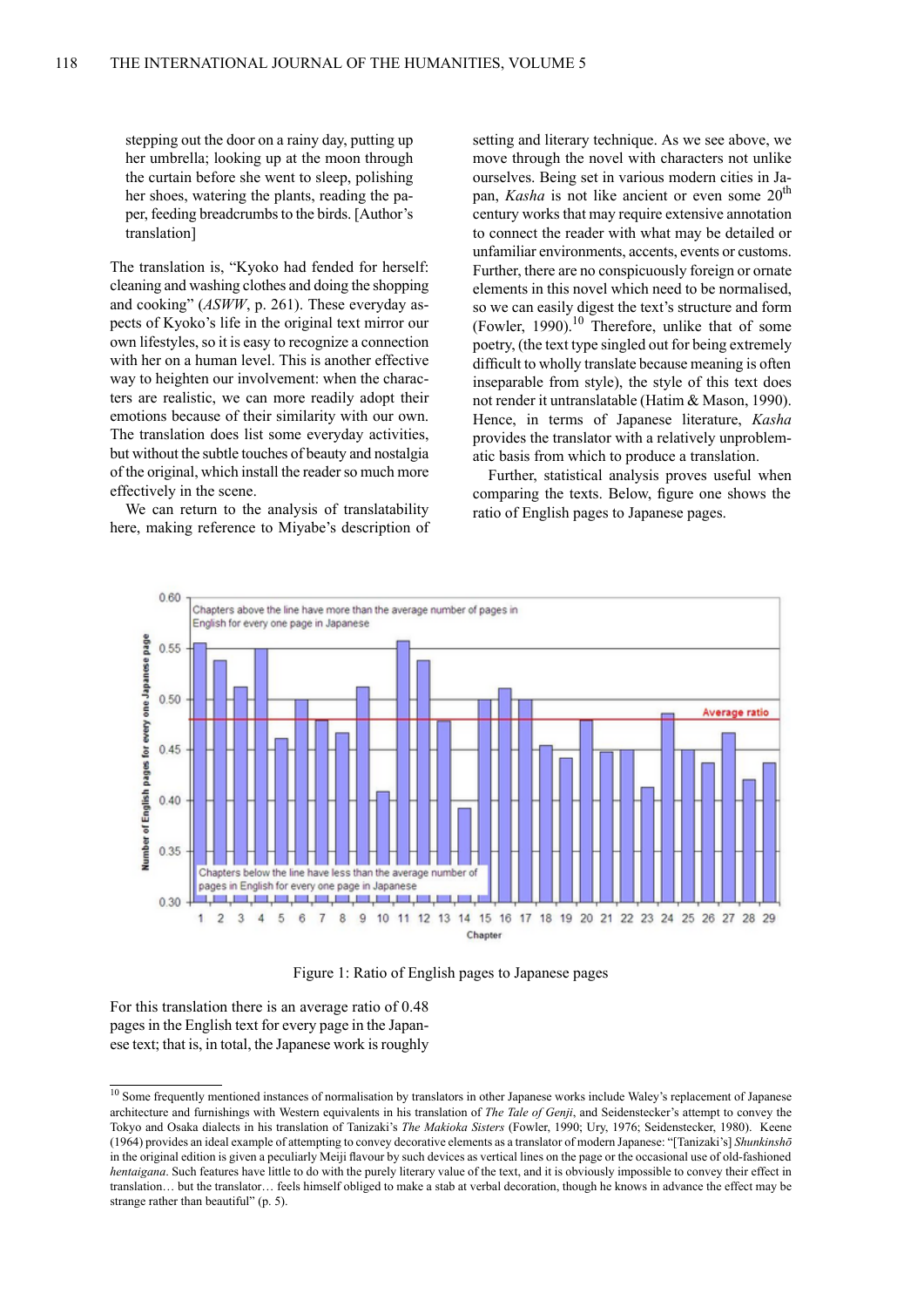twice the length of the English work in page numbers.<sup>11</sup> The differing column heights illustrate where the texts differ in the number of pages per chapter. The chapters below the line have fewer than the average number of pages in English for every page of Japanese; that is, content in these chapters was omitted or may have required fewer words in English to translate. The chapters above the line have more than the average number of pages in English for every page of Japanese, which means the Japanese content may have required more words than average to translate or the translator may have added content. Interestingly, Chapter 11, when Mizoguchi explains to Honma in great detail the Japanese consumer finance industry, is well above the average ratio, which indicates this chapter required more words than average to translate or that additions were made. Conversely, Chapter 23, when some of the most evocative scenes of the novel are played out through Kyoko's ex-husband Kurata's recollection of his relationship with her, is well below this average ratio, which signals omission of original text. This indicates a translation policy that perhaps focuses on factual information and incorporates less of the emotive language of the dramatic chapters.

Following on from figure one, the percentage of the whole novel occupied by each chapter was calculated for each version, and these percentages were then compared. Figure two illustrates the chapters which occupy greater and lesser proportions of the English work compared to the number of pages they occupy in the Japanese work.





Figure 2: Difference in Chapter Length from Japanese to English as a Percentage of the Work

The percentage values on the Y axis indicate the amount by which each chapter is either proportionately smaller or larger in the English work compared to the share it has of the Japanese original. Thus, the columns above zero per cent occupy a greater portion of the English work compared to the portion they occupy in the Japanese version. This would imply that because these chapters take up proportionately more of the whole work in English than they do in Japanese (but are not necessarily longer), they may have a greater effect on our experience as a reader. The columns below zero per cent indicate chapters that occupy a smaller fraction in the English version than they do in the Japanese text. This may signify that because they occupy proportionately less of the work than they do in Japanese (but are not necessarily shorter) they will have less effect on the reader's experience. Notably, Chapter 23 is a smaller proportion of the English work, but Chapter 11 is a greater proportion of the English work. With Chapter 11 occupying such a large fraction of the English version, the technical side of Miyabe's message has a strong impact on the overall tone. The consequence of simultaneously reducing the emotional content (like that in Chapter 23) is that the reader will develop less connection with the emotional aspects of the

 $11$  This figure was obtained by counting the number of pages in each chapter of both versions (29 chapters in total). A ratio of the number of English pages for every one Japanese page was then calculated for every chapter. The average of 0.48 English pages for every Japanese page is the average of all chapters in these two works and is not necessarily correct of all Japanese to English translation.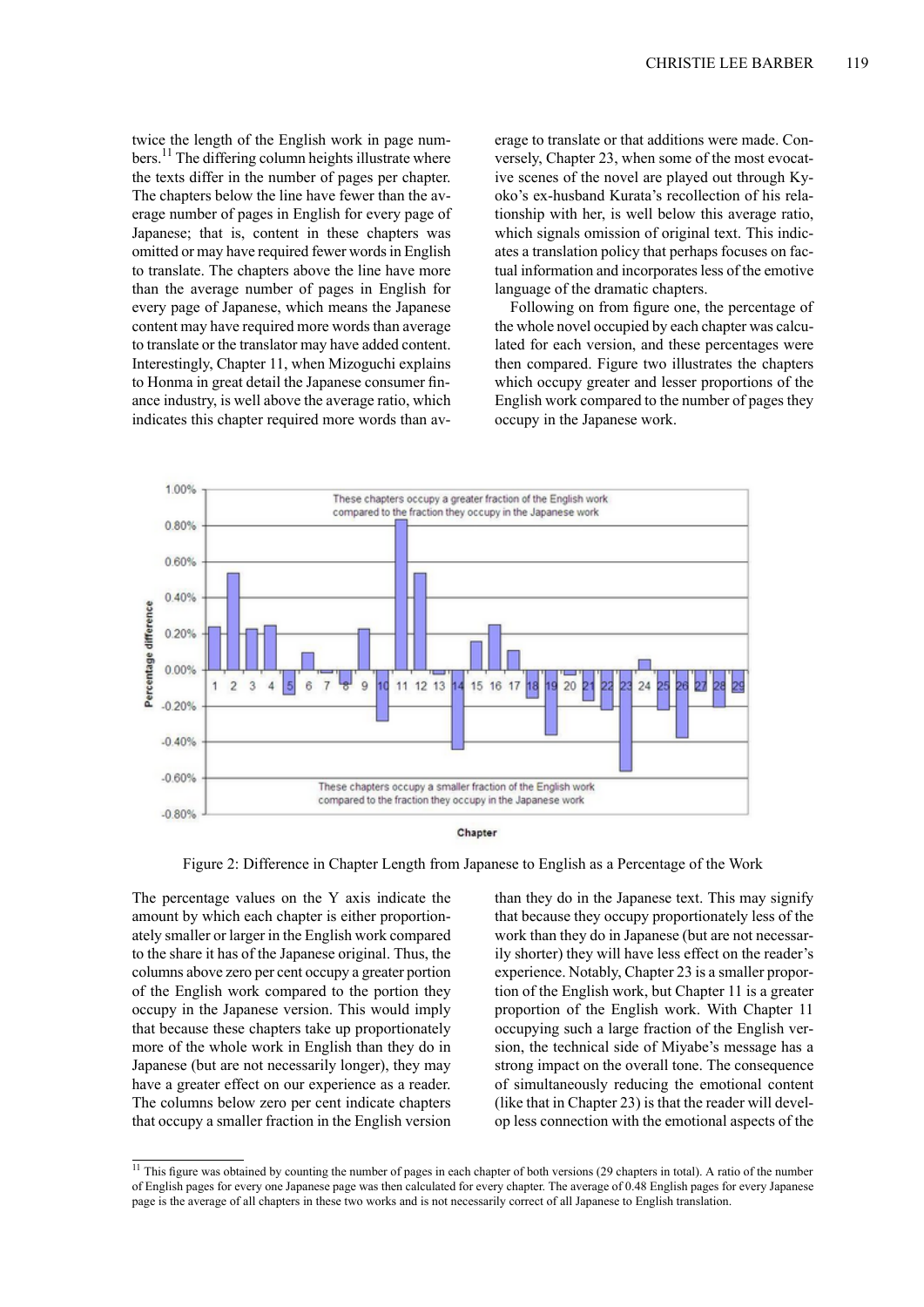story and their experience will be dominated by the technical aspects.

It is obvious from this paper that the translator has many difficult responsibilities to fulfil. Despite their challenging role as both receiver (of the original message) and communicator (of the translation), where modification will undoubtedly take place, the translator must aim to convey the overall meaning of the work, which includes exposing the reader to the different interpretations generated by the range of meaning associated with the text (Hatim and Mason, 1990; Ivir, 1981; McClellan, 1964). Hatim and Mason (1990) label the translator a "cultural mediator", as it is their job to gauge any cultural difference in meaning and/or interpretation and render the source text as faithfully as possible in the translation (p. 223). *Kasha* relies on the raw emotions of the characters and their interactions to be successful (that is, a work that is evocative and powerful and to some extent didactic). This makes the emotive meaning of primary concern when translating the overall meaning of the text, and as has been shown, any omission of it will negatively impact on the overall message of the work.

Miyuki Miyabe's *Kasha* is a realistic portrayal of the risks of the Japanese consumer finance system, as well as an examination of privacy and identity in

modern Japan. It isimperative that the non-Japanese reader is able to fully experience the realism of a novel like *Kasha* (where realism is such an important component of the tragedy of the story and of its success as a "mystery") in order to attain an accurate perspective on contemporary Japan. The reader is drawn to experience the tragedy of the novel through a subtle yet unwavering use of emotive and descriptive language, which is used to develop an emotional connection with the actions and motivations of the characters. Unfortunately, a great deal of this emotive language was omitted in the translation. The omission of such language results in the emotional connection between the reader and work being restricted. Consequently, the reader is prevented from experiencing the full emotional impact of the powerful original text. Upon examining the omissions in terms of the theory of linguistic relativity, it has been shown that the omissions could not have been the result of concepts or literary techniques that would be so incomprehensible that the non-native reader would deem them untranslatable. The translator faces many challenges when communicating across cultures, and this analysis shows that whilst emotive meaning is a complex aspect of literature to interpret, it is a vital component of the reader's experience in any language.

## **References**

Araki, J. T. (1976). Japanese literature: the practice of transfer. *Monumenta Nipponica, 31*(1), 77-85.

- Bell, R. T. (1991). *Translation and translating: Theory and practice*. London:Longman.
- Catford, J.C. (1969). Learning a language in the field: problems of linguistic relativity. *The Modern Language Journal, 53*(5), 310-317.
- Fowler, E. (1990). Review: On naturalizing and making strange: Japanese literature in translation [Review of the books *Childhood years: A memoir; Naomi; Literary life in Tokyo 1885-1915: Tayama Katai's memoirs ("Thirty years in Tokyo"),* and *Country teacher*]. *Journal of Japanese Studies, 16*(1), 115-132.
- Hatim, B. & Mason, I. (1990). *Discourse and the translator*. London: Longman Group UK Limited.
- Ivir, V. (1981). Formal correspondence vs. translation equivalence revisited. *Poetics Today, 2*(4), 51-59.
- Jakobson, R. (1959). On linguistic aspects of translation. In Brower, R.A. (Ed.), *On translation* (pp. 232-239). Cambridge: Harvard University Press.
- Katan, D. (1999). *Translating cultures: An introduction for translators, interpreters and mediators*. Manchester: St Jerome Publishing.
- Keene, D. (1964). Problems of translating decorative language. *The Journal-Newsletter of the Association of Teachers of Japanese, 2*(1/2), 4-12.
- McClellan, E. (1964). Translation asimplicit commentary. *The Journal-Newsletter of the Association of Teachers of Japanese, 2*(1/2), 18-20.
- Miyabe, M. (1999). *Kasha [All she was worth]* (A. Birnbaum, Trans.). New York: Mariner Books. (Original work published 1992).

Nida, E. G. (1969). Science of translation. *Language, 45*(3), 483-498.

 $12$  It is important to note that in figure one Chapters 10 and 14 are further below the average than Chapter 23. This implies that these two chapters have the greatest amount of omission. However, as shown in figure two, in terms of change in their share of the novel as a whole, these two chapters do not show the greatest change – this title belongs to Chapter 23. At 5.5 and 7 pages respectively, these chapters are two of the shortest in the novel. Chapter 10 brings the troubled relationship between Honma and his nephew Jun (who asked Honma to search for Shoko) to a dramatic end. Chapter 14 provides us with more commentary on the financial troubles of young Japanese people. Here both emotive content and technical content are being deleted. However, Chapter 23, at 23 pages, is longer than both Chapters 10 and 14, so deletion equates to a greater effect on the whole work. Given that Chapter 23 incorporates some intensely emotional scenes in the original, figure two also substantiates the impression that the emphasis of the entire work has been shifted away from emotive language through these deletions. It may be argued that comparing the amount of deletion in this way is irrelevant, as momentous events could occur in but a few pages. However, Miyabe's message is conveyed in its entirety through consistent, subtle use of emotive language, so the considerable amount of deletion in Chapter 23 will undoubtedly interfere with the faithful transmission of the overall message.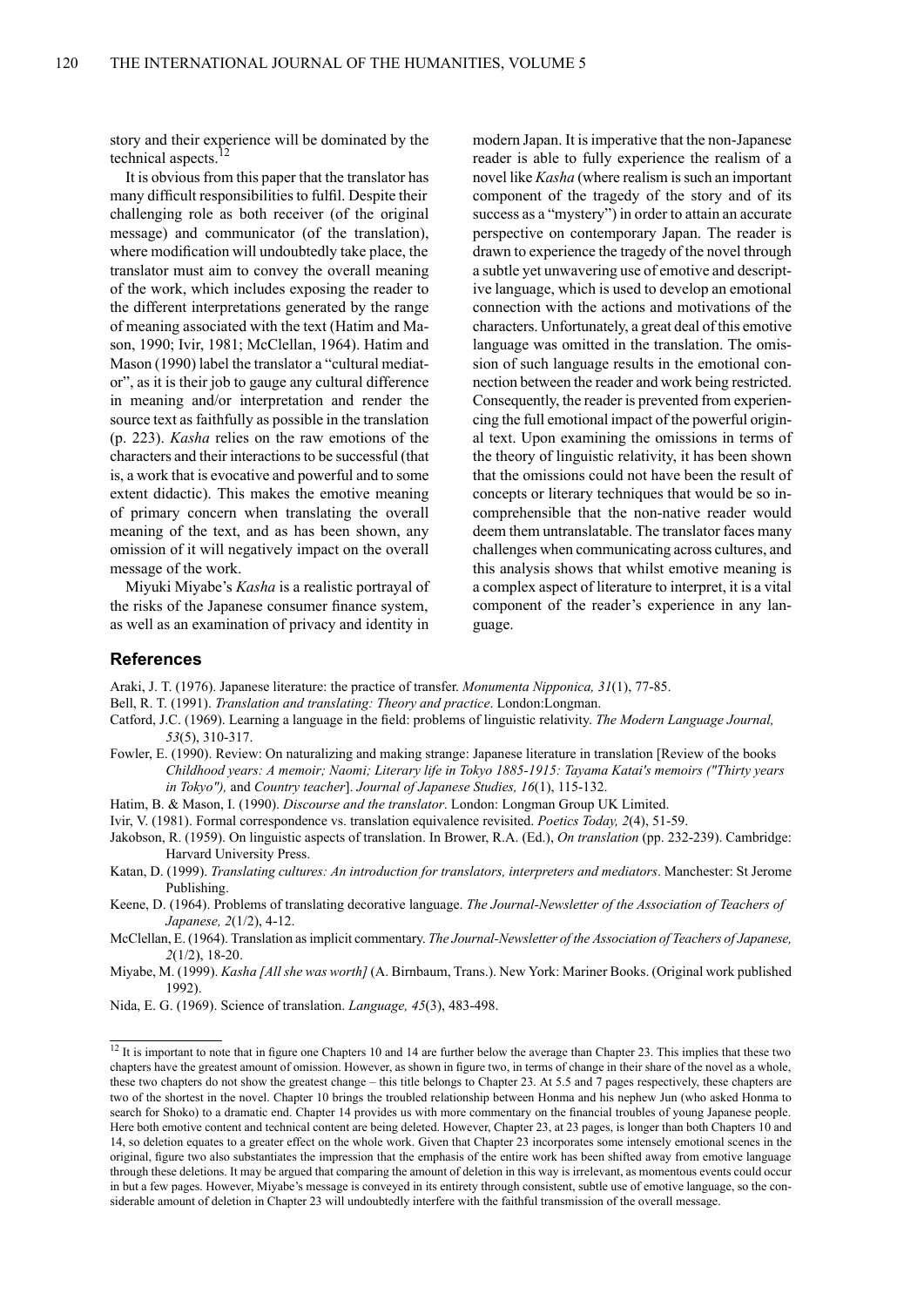Pinker, S. (1995). *The language instinct: How the mind creates language.* New York: HarperPerennial.

Ryan, M. G. (1980). Translating modern Japanese literature. *Journal of Japanese Studies, 6*(1), 49-60.

Sapir, E. (1921). *Language: an introduction to the study of speech*. New York: Harcourt, Brace & World.

Seaman, A. C. (2004a). *Bodies of evidence: Women, society, and detective fiction in 1990s Japan*. Honolulu: University of Hawaii Press.

Seaman, A. C. (2004b). Cherchez la femme: detective fiction, women, and Japan. *Japan Forum, 16*(2), 185-190.

Seidenstecker, E. (1980). Chiefly on translating the genji. *Journal of Japanese Studies, 6*(1), 15-47.

Steiner, G. (1972). Whorf, Chomsky and the student of literature. *New Literary History, 4*(1), 15-34.

Swanson, J.W. (1961). Linguistic relativity and translation. *Philosophy and Phenomenological Research, 22*(2), 185-192.

Ury, M. (1976). The imaginary kingdom and the translator's art: Notes on re-reading Waley's genji. *Journal of Japanese Studies, 2*(2), 267-294.

Wierzbicka, A. (1986). Human emotions: universal or culture specific? *American Anthropologist, New Series, 88*(3), 584- 594.

Wierzbicka, A. (1995). The relevance of language to the study of emotions. *Psychological Inquiry*, *6*(3), 248-252.

## **About the Author**

## *Christie Lee Barber*

Christie Barber is an Honours Student at Macquarie University, Australia. Christie's background includes time as a resident of rural Japan and as an employee of Japanese government organisations. Research interests: translation of Japanese literature, concepts of Japan and Japaneseness, the cultural role of literature.